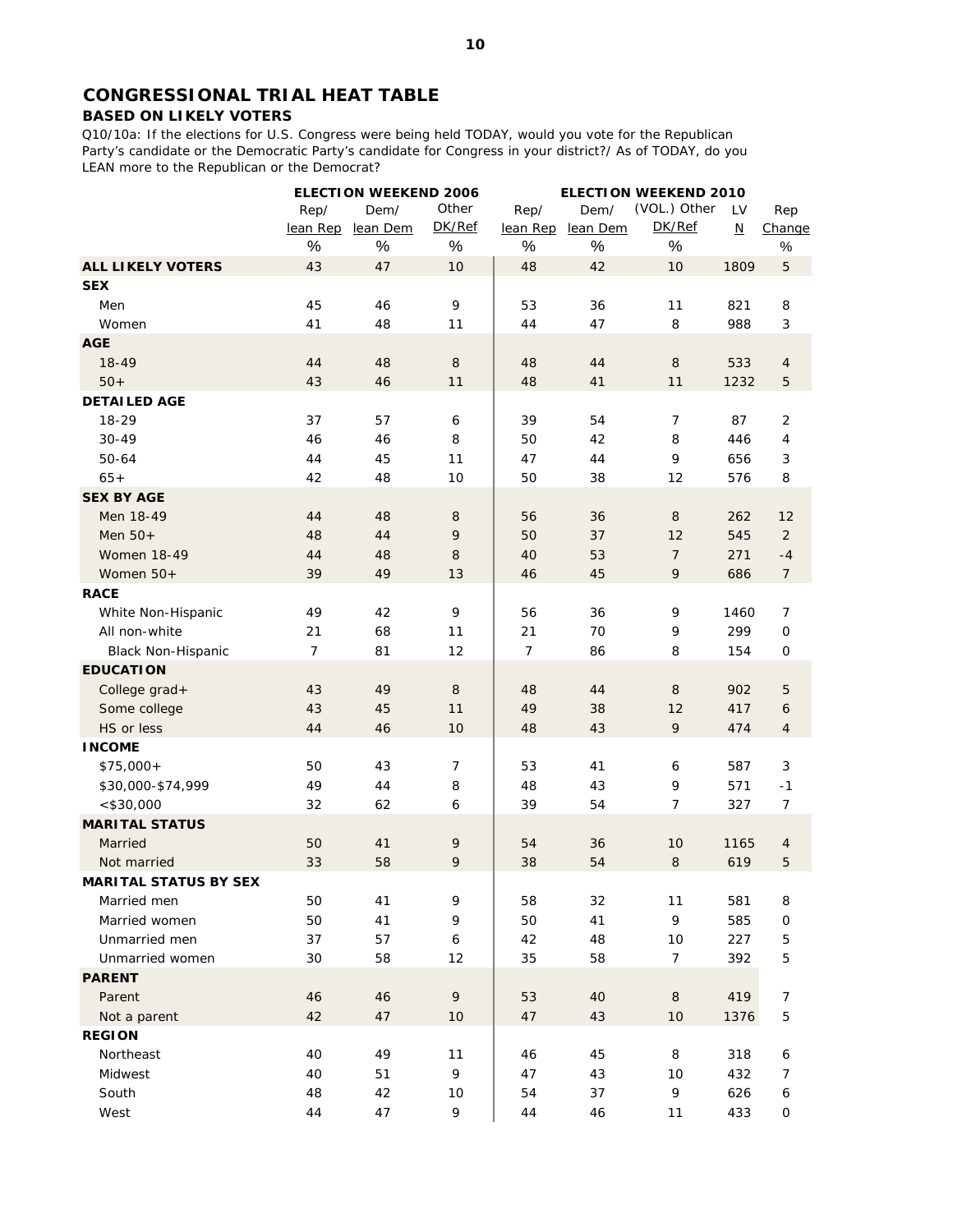# **CONGRESSIONAL TRIAL HEAT TABLE**

#### **BASED ON LIKELY VOTERS**

Q10/10a: If the elections for U.S. Congress were being held TODAY, would you vote for the Republican Party's candidate or the Democratic Party's candidate for Congress in your district?/ As of TODAY, do you LEAN more to the Republican or the Democrat?

|                             | <b>ELECTION WEEKEND 2006</b> |                |                | <b>ELECTION WEEKEND 2010</b> |                |                |                          |                |  |
|-----------------------------|------------------------------|----------------|----------------|------------------------------|----------------|----------------|--------------------------|----------------|--|
|                             | Rep/                         | Dem/           | Other          | Rep/                         | Dem/           | (VOL.) Other   | LV                       | Rep            |  |
|                             | lean Rep                     | lean Dem       | DK/Ref         | lean Rep                     | lean Dem       | DK/Ref         | $\underline{\mathsf{N}}$ | Change         |  |
|                             | %                            | $\%$           | $\%$           | $\%$                         | $\%$           | $\%$           |                          | $\%$           |  |
| <b>PARTY</b>                |                              |                |                |                              |                |                |                          |                |  |
| Republican                  | 92                           | $\overline{4}$ | 3              | 96                           | 2              | 2              | 609                      | $\overline{4}$ |  |
| Democrat                    | $\overline{2}$               | 94             | $\overline{4}$ | 6                            | 91             | 3              | 577                      | $\overline{4}$ |  |
| Independent                 | 35                           | 42             | 23             | 45                           | 32             | 24             | 623                      | 10             |  |
| <b>PARTY WITH LEANERS</b>   |                              |                |                |                              |                |                |                          |                |  |
| Rep/Lean Rep                | 91                           | 5              | $\overline{4}$ | 94                           | 3              | 3              | 893                      |                |  |
| Dem/Lean Dem                | 3                            | 91             | 6              | 6                            | 90             | $\overline{4}$ | 748                      |                |  |
| <b>IDEOLOGY</b>             |                              |                |                |                              |                |                |                          |                |  |
| Conservative                | 73                           | 21             | 6              | 74                           | 18             | 8              | 843                      | 1              |  |
| Moderate                    | 31                           | 58             | 11             | 36                           | 54             | 10             | 587                      | 5              |  |
| Liberal                     | 8                            | 82             | $\mathsf{Q}$   | 8                            | 87             | 5              | 305                      | $\mathbf 0$    |  |
| <b>PARTY AND IDEOLOGY</b>   |                              |                |                |                              |                |                |                          |                |  |
| Conservative Republican     | 95                           | 4              | 1              | 97                           | $\overline{2}$ | $\mathbf{1}$   | 473                      | 2              |  |
| Mod/Lib Republican          | 85                           | 6              | 8              | 94                           | 5              | 1              | 126                      | 9              |  |
| Mod/Cons Democrat           | 2                            | 94             | 3              | 8                            | 87             | 5              | 331                      | 6              |  |
| Liberal Democrat            | 1                            | 95             | 3              | $\overline{2}$               | 97             | $\mathbf{O}$   | 227                      | 1              |  |
| <b>TEA PARTY MOVEMENT</b>   |                              |                |                |                              |                |                |                          |                |  |
| Agree                       |                              |                |                | 88                           | 6              | 6              | 690                      |                |  |
| Disagree                    |                              |                |                | 9                            | 84             | 8              | 547                      |                |  |
| No opinion/Don't know       |                              |                |                | 40                           | 45             | 14             | 571                      |                |  |
| <b>EARLY VOTING</b>         |                              |                |                |                              |                |                |                          |                |  |
| Net Early voters            | 40                           | 50             | 10             | 48                           | 41             | 11             | 630                      | 8              |  |
| Already voted               | 40                           | 50             | 10             | 49                           | 41             | 10             | 497                      | 9              |  |
| Plan to vote early          | 41                           | 50             | 9              | 46                           | 42             | 12             | 133                      | 5              |  |
| Voting on Election Day      | 44                           | 46             | 10             | 49                           | 42             | 9              | 1166                     | 5              |  |
| <b>LABOR UNION</b>          |                              |                |                |                              |                |                |                          |                |  |
| Member in HH                | 28                           | 63             | 9              | 32                           | 58             | 10             | 262                      | $\overline{4}$ |  |
| Not a member                | 47                           | 43             | 10             | 52                           | 39             | 9              | 1519                     | 5              |  |
| <b>RELIGIOUS PREFERENCE</b> |                              |                |                |                              |                |                |                          |                |  |
| Total White NH Prot.        | 57                           | 35             | 9              | 65                           | 26             | 9              | 820                      | 8              |  |
| White NH evang. Prot.       | 68                           | 24             | 8              | 75                           | 16             | 9              | 387                      | $\overline{7}$ |  |
| White NH mainline Prot.     | 45                           | 45             | 10             | 55                           | 36             | 9              | 433                      | 10             |  |
| <b>Total Catholic</b>       | 43                           | 48             | 9              | 48                           | 45             | 6              | 365                      | 5              |  |
| White NH Cath.              | 48                           | 43             | 9              | 55                           | 39             | 7              | 310                      | $\overline{7}$ |  |
| Unaffiliated                | 20                           | 71             | 9              | 31                           | 60             | 9              | 235                      | 11             |  |